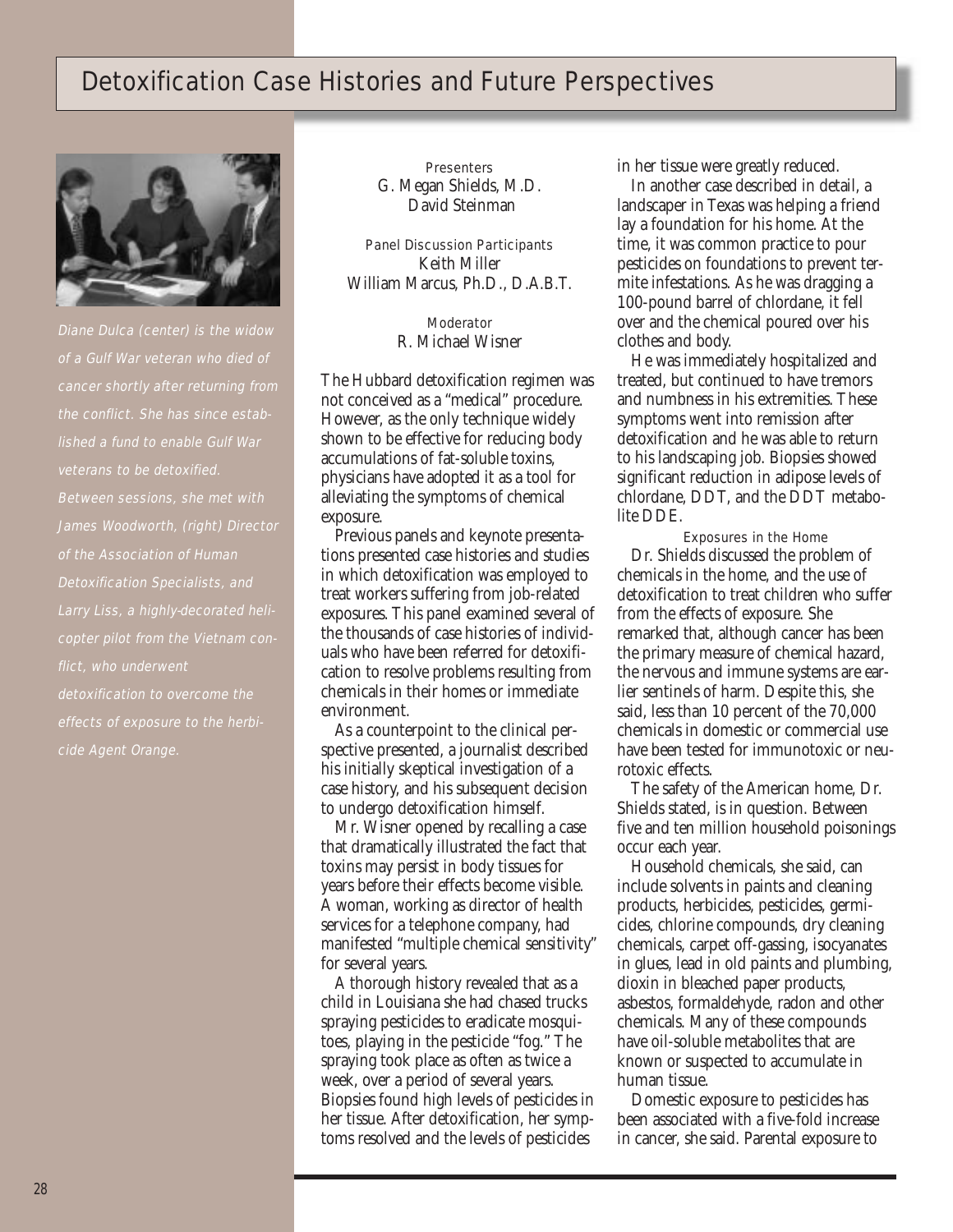solvents at work is strongly associated with childhood leukemia at home. Fulltime homemakers have been found to have significantly higher rates of cancer than women who work outside the home.

#### Exposures to Children

The effects of chemicals, Dr. Shields said, are often more severe on young children than on older people in the same family. The effective concentration of a toxin is higher in the child. Due to their smaller body mass, less-developed immune system, higher rate of metabolism and other factors, children may be affected by chemicals at lower levels than adults.

Nearly two million American children, ages one to five, suffer from lead poisoning, Dr. Shields revealed. Fifteen percent of American children under the age of six have blood levels of lead that exceed standards and can cause permanent neurological effects. Domestic exposure to pesticides is linked to increased rates of childhood cancer.

Children also face exposures at school. Many older school buildings are permeated with lead. Solvents, glues, old paint, waxes, pesticides, polishes and other chemicals are also present.

### Cohort Study

Dr. Shields then described a cohort study which reviewed the case histories of 18 children from 10 different families, each with some domestic or environmental exposure. Age at the time of treatment ranged from 4 to 21 years old; age at the time of exposure ranged from in utero to 15 years old. Their chief complaints included headaches, allergies, respiratory problems, recurrent infections, multiple chemical sensitivity and fatigue.

As necessary, vitamin dosages, time in the sauna, and other factors were modified to allow for the decreased body size (and age) of the participants. The children rated the severity of 87 symptoms before and after treatment. In addition to significant post-treatment improvements, 89 percent showed continued improvements in symptom profiles in follow upinterviews conducted two months after detoxification.

In Utero Exposure The large audience next heard the case of a six-year-old girl who had been

exposed in utero to fumes from new carpet. Her entire family, including five children, had become ill after the carpeting was installed. They abandoned their home three weeks later. When laboratory mice were exposed to samples of the carpet, all died within several hours—an unprecedented finding. The manufacturer admitted that the latex carpet backing had been improperly cured, and phenylcyclohexene (a by-product of the production of the rubber latex used for the backing) was the suspect agent. The mother of the family eventually testified before Congress, which then enacted new labeling criteria for carpeting.

Prior to detoxification, the child was quite ill, unable to leave her home or perform the rudimentary tasks expected of a six-year-old. She completed the program in 29 days. Detoxification effected long-term improvement in her environmental sensitivities. Her task performance improved and she was able to take classes outside her home for the first time in her life.

Pesticide Exposure in the Home In concluding, Dr. Shields presented the case of a 14-year-old girl who became ill as a result of repeated misapplications of the pesticide dieldrin in her home. Her chief complaints were headaches, nausea and severe acne.

Fat biopsies were performed before and after detoxification, and gas chromatography scans were done for organochlorine pesticides.

Dieldrin levels were below detection, but the DDT metabolite DDE was detected at the level of 2.8 parts per million. After detoxification the level had been reduced to 0.24 parts per million, and her symptoms were alleviated.

Summarizing these cases, Dr. Shields stated that where children have become ill following chemical contamination, detoxification treatment provides a viable approach. The treatment is safe and results in long-term improvements in the health profiles of exposed children, increasing their ability to become productive members of society.

A Journalist's View In researching a book project, journalist David Steinman followed the case of a 39-year-old female athlete who had no

"Familial chemical contamination will continue to occur in our modern society. When children become ill following exposure, detoxification provides a viable approach. The treatment is safe and provides long-term improvements in the health profiles of exposed children, increasing their ability to become productive members of society." —Megan Shields, M.D.